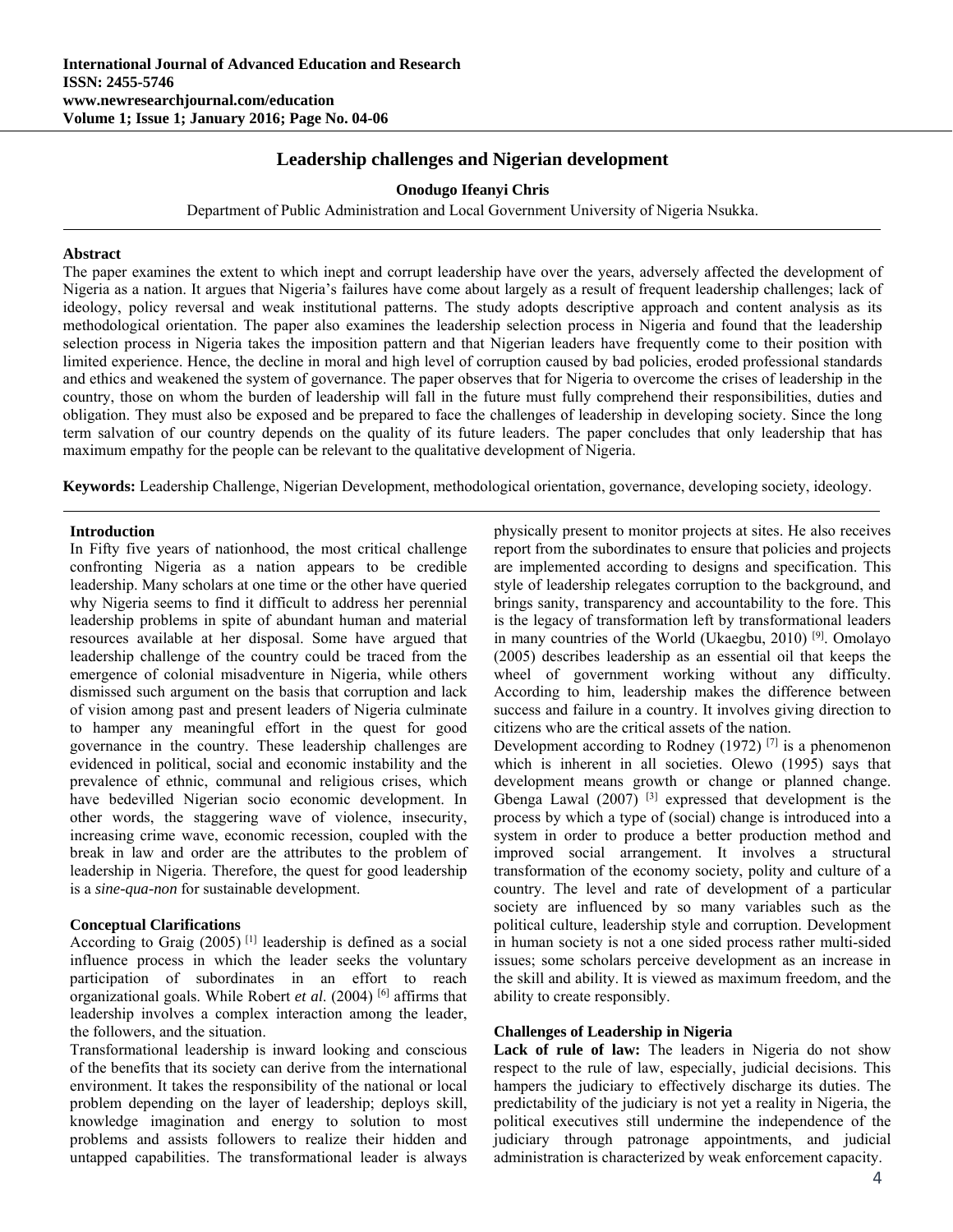**Absence of development oriented leadership:** Many observers of the development and crisis in Nigeria since independence agree that poor leadership has been a major factor. Most of the Nigerian leaders were not committed to development of their society. Available evidence in the development literature on transformational leaders who have significantly reduced poverty in their respective countries during the past quarter century does not generate any consistent conclusion regarding the factors that contributed to the successes.

**Absence of Accountability and Transparency:** In Nigeria, there is complete absence of transparent and accountable leadership. A government is deemed to be accountable when its leaders (both elected and appointed) are responsive to the demands of the citizen. Accountability is best enforced through the instrument of rule of law and independent judiciary. Citizen can seek redress in the courts for acts of omission or commission by a government and its officials. However, Nigeria has not done well in this regard; it has been corruption at all levels. And this corruption is not unconnected with profuse index of weak accountability and lack of transparency. The leaders abuse public office for private gain.

**Corruption:** although corruption is a global scourge, Nigeria appears to suffer tremendously from this malaise. Every one appears to believe that the nation has a culture of corruption; Nigeria is a rich nation floating on oil wealth, but almost none of it flows to the people. The countless reforms and lack of transparency and integrity of our leaders have left Nigeria corrupt as ever. Politicians are expunged and later re-admitted into their parties, then, what hope for good governance when the leadership is deeply entrenched in corrupt practices.

**Electoral malpractices:** This problem has become a popular phenomenon in Nigerian politics. As a matter of fact, an average Nigerian believes that elections cannot be won except it is rigged. Yes, this is an extent at which our electoral system has deteriorated. Electoral malpractice is not a recent phenomenon; in fact, it has existed since independence and has continued to exist, even, in a modernized fashion.

**Lack of Political Will:** A political will is the compelling force for sound leadership quality, the ability to do what is right, what is relevant and what is attainable within the context of patriotic nationalism. Political will very often means personal or group sacrifices. It implies the ability to implement policies that have a nationalistic important and relevant without allowing pockets of interest to detract from what should naturally be of national benefit.

**Lack of Experience before ascending to Leadership Positions:** Most Nigerian leaders assumed their role with limited experience and training in the art and science of directing and effectively managing the affairs of a modern state (Kamuntu, 1993).

**Pressure on Public Servants:** A further cause of leadership trouble in Nigeria is the fact that Nigerians at times push their leaders into corrupt practices. People, villages, towns and communities whose sons and daughters are in government departments often make demands of them; such demands that can only be met by a corrupt use of one's office.

**Emphasis on Ethnic Origin:** Emphasis on ethnic origin is yet another leadership challenge in Nigeria. It was Ojukwu (1989) [4] who observed that "tribalism is perhaps the one factor that has nullified all our efforts at evolving a national leadership capable of fulfilling our national aspiration".

## **Recommendations**

- 1. We recommend that education is in itself a way of addressing these aspects of the challenge of nationbuilding. Much depended on the leaders and the extent to which they play an even-handed role in balancing the interests of the various ethnic, cultural and religious groups and be seen to do so.
- 2. We also recommend that local government autonomy could be seen as one way of encouraging a return to the autonomy of the local community and reducing the presence of the central government. Much however still needs to be done in this regard. It was noted for example that whereas Britain has 1900 local government units for a population of 48 million inhabitants, Nigeria has only 304 local government units for its population of about 120 million.
- 3. The challenge of orientating education to the African context should be seen as a part and parcel of building on the indigenous African cultures, including values, institutions and patterns of behaviour. Development must be seen not so much as a process stimulated by external inputs, but rather as a process of self-enhancement from within, building on material and human resources available to the people from the grassroots level of the farmer to the level of the national decision-makers.
- 4. This study therefore recommends that for sustainable development to be achieved, specific and deliberate strategies should be evolved to remedy some of the problems identified. The study suggests that more and dedicated leaders should be identified and responsibilities aimed at improving the welfare of the people assigned to them. Also, all citizens of our country should be made to contribute his or her quota towards sustainable development; such contributions will enhance sustainability in terms of security, acceptability, usage and identification of the people with the said ideals.
- 5. Finally we recommend that the fight against corruption should be number one priority of the present government, civil society groups, the religious institutions and the media. The anti-corruption institutions in the country should be made independent of government interference. There is a need for strong political will among the political leadership ensuring continuity and doggedness in the fight against corruption in the country; the cost of election into political offices by people who vie for them should be reduced so as to reduce the rate at which the political office holders engage in corrupt practices. Punishment for corruption should be made to be higher than the gains in all political institutions and other high places.

# **Conclusion**

Investigations in this paper show that the Nigerian leaders take the greater blame for leadership failure in Nigeria but the led also have a share of the blame because of their various ways of encouraging bad leadership for the sake of selfish gain. If the facets of leadership challenges in Nigeria are to be surmounted, Nigerian leaders must shun selfish tendencies and promote the common good of the Nigerian people through people oriented leadership.